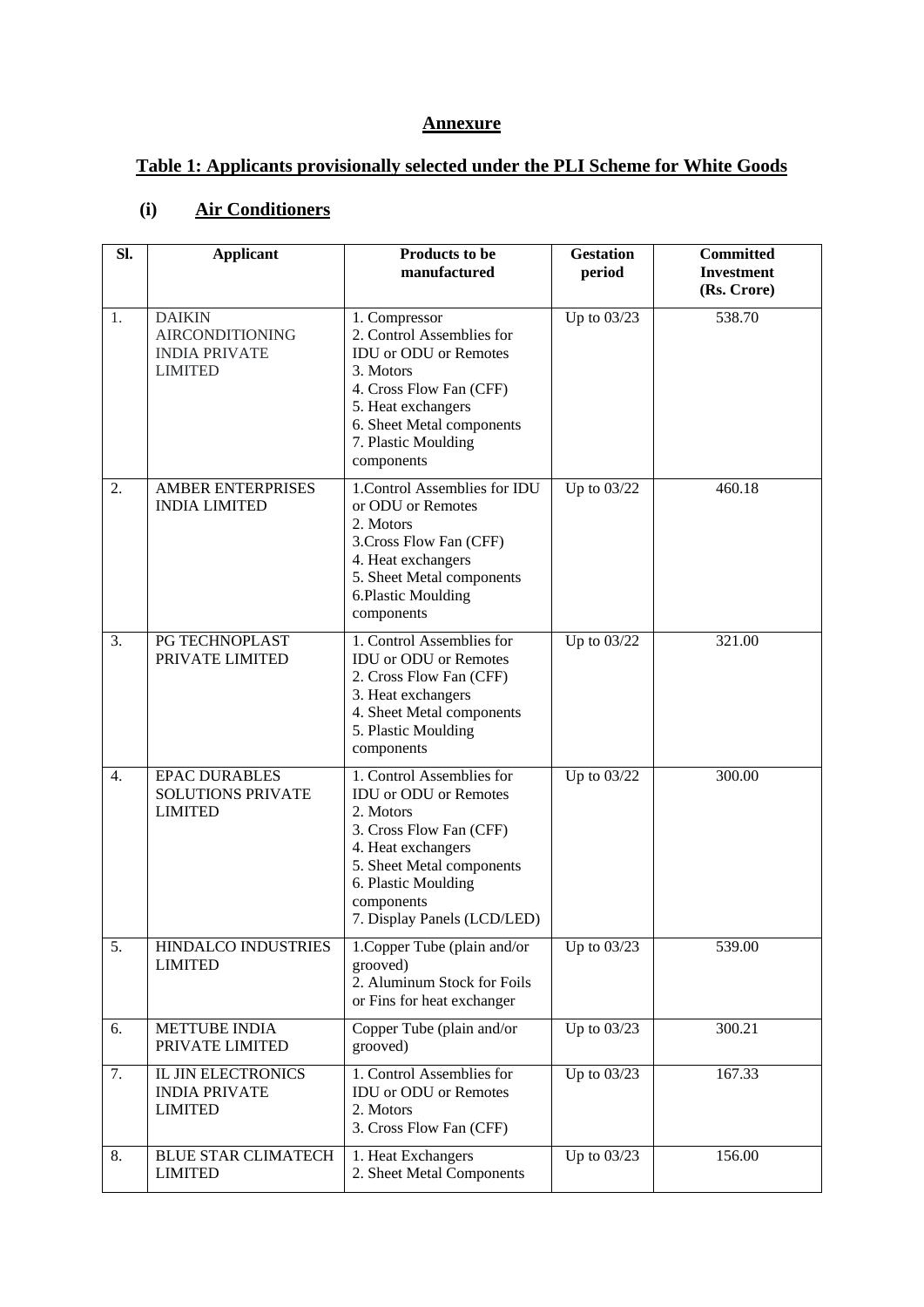| 9.  | <b>HAVELLS INDIA</b><br><b>LIMITED</b>                                                 | 1. Control Assemblies for<br><b>IDU</b> or ODU or Remotes<br>2. Heat exchangers<br>3. Sheet Metal components<br>4. Plastic Moulding<br>components                                                                                | Up to 03/22 | 112.71 |
|-----|----------------------------------------------------------------------------------------|----------------------------------------------------------------------------------------------------------------------------------------------------------------------------------------------------------------------------------|-------------|--------|
| 10. | JOHNSONS CONTROLS<br><b>HITACHI AIR</b><br><b>CONDITIONING INDIA</b><br><b>LIMITED</b> | 1. Cross Flow Fan (CFF)<br>2. Heat exchangers<br>3. Sheet Metal components<br>4. Plastic Moulding<br>components                                                                                                                  | Up to 03/22 | 100.67 |
| 11. | <b>VOLTAS LIMITED</b>                                                                  | 1. Cross Flow Fan (CFF)<br>2. Heat exchangers<br>3. Plastic Moulding<br>components                                                                                                                                               | Up to 03/23 | 100.00 |
| 12. | NAPINO AUTO AND<br><b>ELECTRONICS LIMITED</b>                                          | 1. Control Assemblies for<br><b>IDU</b> or ODU or Remotes                                                                                                                                                                        | Up to 03/23 | 66.60  |
| 13. | <b>BHAGWATI PRODUCTS</b><br><b>LIMITED</b>                                             | 1. Control Assemblies for<br><b>IDU</b> or ODU or Remotes<br>2. Motors<br>3. Cross Flow Fan (CFF)<br>4. Valves & Brass<br>components<br>5. Heat exchangers<br>6. Sheet Metal components<br>7. Plastic Moulding<br>components     | Up to 03/22 | 61.00  |
| 14. | <b>EPAVO ELECTRICALS</b><br>PRIVATE LIMITED                                            | 1. Motors                                                                                                                                                                                                                        | Up to 03/23 | 58.00  |
| 15. | <b>IFB INDUSTRIES</b><br><b>LIMITED</b>                                                | 1. Motors<br>2. Heat exchangers<br>3. Sheet Metal components                                                                                                                                                                     | Up to 03/22 | 57.00  |
| 16. | <b>LUCAS-TVS LIMITED</b>                                                               | 1. Control Assemblies for<br><b>IDU</b> or ODU or Remotes<br>2. Motors                                                                                                                                                           | Up to 03/23 | 54.00  |
| 17. | NIDEC INDIA PRIVATE<br><b>LIMITED</b>                                                  | 1. Motors                                                                                                                                                                                                                        | Up to 03/22 | 51.92  |
| 18. | <b>DIXON DEVICES</b><br>PRIVATE LIMITED                                                | 1. Control Assemblies for<br><b>IDU</b> or ODU or Remotes                                                                                                                                                                        | Up to 03/22 | 51.00  |
| 19. | SYRMA TECHNOLOGY<br>PRIVATE LIMITED                                                    | 1. Control Assemblies for<br><b>IDU</b> or ODU or Remotes                                                                                                                                                                        | Up to 03/23 | 51.00  |
| 20. | <b>VVDN TECHOLOGIES</b><br>PRIVATE LIMITED                                             | 1. Control Assemblies for<br><b>IDU</b> or ODU or Remotes<br>2. Motors<br>3. Sheet Metal components<br>4. Plastic Moulding<br>components                                                                                         | Up to 03/23 | 51.00  |
| 21. | <b>VIRTUOSO</b><br><b>OPTOELECTRONICS</b><br><b>LIMTIED</b>                            | 1. Control Assemblies for<br><b>IDU</b> or ODU or Remotes<br><b>Motors</b><br>3. Cross Flow Fan (CFF)<br>4. Valves & Brass<br>Components<br>5. Heat exchangers<br>6. Sheet Metal components<br>7. Plastic Moulding<br>components | Up to 03/22 | 50.50  |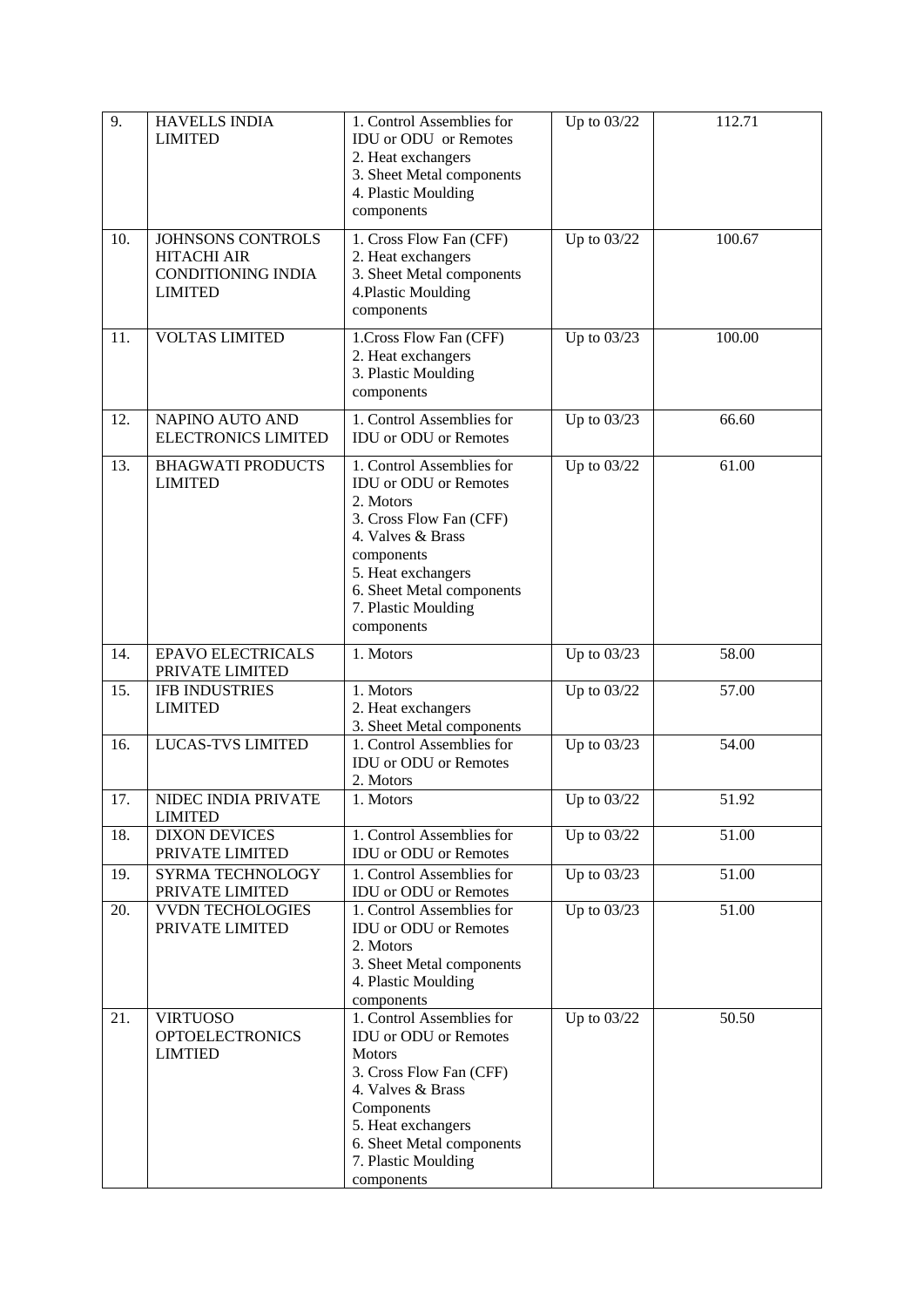| 22. | <b>EAST INDIA</b><br><b>TECHNOLOGIES</b><br>PRIVATE LIMITED       | 1. Control Assemblies for<br><b>IDU</b> or ODU or Remotes<br>2. Sheet Metal components<br>3. Plastic Moulding<br>components                                                               | Up to 03/23 | 50.00    |
|-----|-------------------------------------------------------------------|-------------------------------------------------------------------------------------------------------------------------------------------------------------------------------------------|-------------|----------|
| 23. | <b>MAGNUM MI STEEL</b><br>PRIVATE LIMITED                         | 1. Control Assemblies for<br><b>IDU</b> or ODU or Remotes<br>2. Motors<br>3. Heat exchangers<br>4. Sheet Metal components                                                                 | Up to 03/23 | 50.00    |
| 24. | PANASONIC INDIA<br>PRIVATE LIMITED                                | 1. Control Assemblies for<br><b>IDU</b> or ODU or Remotes<br>2. Heat exchangers<br>3. Sheet Metal components<br>4. Plastic Moulding<br>components                                         | Up to 03/22 | 50.00    |
| 25. | <b>SUN HOME APPLIANCES</b><br>PRIVATE LIMITED                     | 1. Control Assemblies for<br><b>IDU</b> or ODU or Remotes<br>2. Motors<br>3. Cross Flow Fan (CFF)<br>4. Heat exchangers<br>5. Sheet Metal components<br>6. Plastic Moulding<br>components | Up to 03/23 | 50.00    |
| 26. | <b>TRITONVALVES</b><br><b>CLIMATECH PRIVATE</b><br><b>LIMITED</b> | 1. Valves & Brass components                                                                                                                                                              | Up to 03/23 | 50.00    |
|     | <b>Total</b>                                                      |                                                                                                                                                                                           |             | 3,897.82 |

### **(ii) LED Lights**

| SI. | <b>Applicant</b>                                                                             | <b>Products to be</b><br>manufactured                                                                                                                                                                             | <b>Gestation</b><br>period | <b>Committed</b><br><b>Investment</b><br>(Rs. Crore) |
|-----|----------------------------------------------------------------------------------------------|-------------------------------------------------------------------------------------------------------------------------------------------------------------------------------------------------------------------|----------------------------|------------------------------------------------------|
| 27. | <b>UNIGLOBUS</b><br><b>ELECTRICALS &amp;</b><br><b>ELECTRONICS PRIVATE</b><br><b>LIMITED</b> | 1. LED Chip Packaging<br>2. LED Drivers<br>3. LED Modules<br>4. Wire Wound Inductors                                                                                                                              | Up to 03/23                | 125.00                                               |
| 28. | RADHIKA OPTO<br><b>ELECTRONICS PRIVATE</b><br><b>LIMITED</b>                                 | 1. LED Drivers<br>2. LED Engines<br>3. Printed Circuit Boards<br>(PCB) including Metal Clad<br><b>PCBs</b><br>4. Mechanicals-Housing<br>5. Wire Wound Inductors<br>6. Drum Cores<br>7. Heat Sinks<br>8. Diffusers | Up to 03/22                | 106.50                                               |
| 29. | <b>DIXON TECHNOLOGIES</b><br><b>SOLUTIONS PRIVATE</b><br><b>LIMITED</b>                      | 1. LED Drivers<br>2.LED Engines<br><b>3.LED Modules</b><br>4. Mechanicals-Housing<br>5. Wire Wound Inductors<br>6.LED Light Management<br><b>Systems</b>                                                          | Up to $03/23$              | 100.00                                               |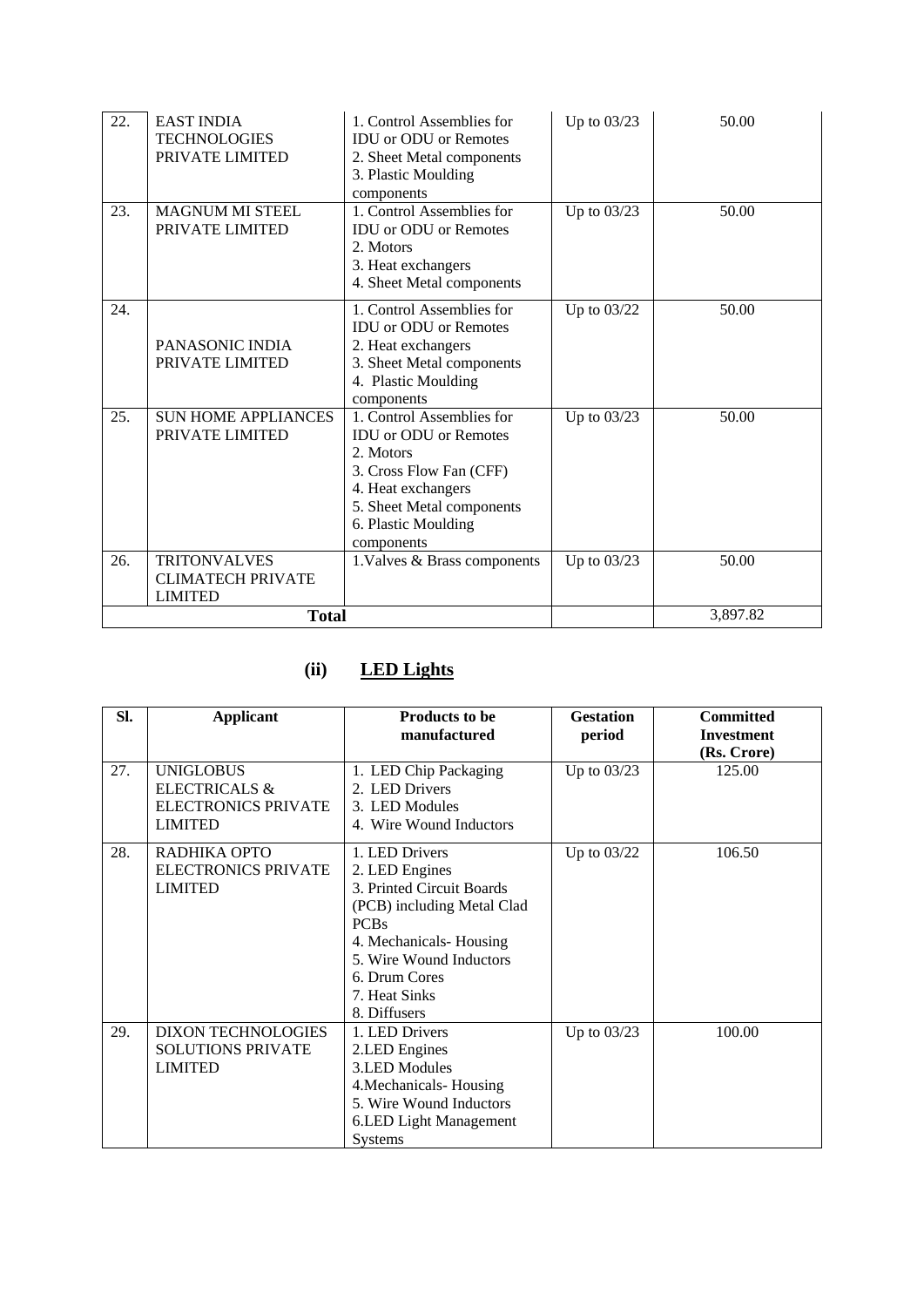| 30. | STOVEKRAFT LIMITED                                                                      | 1. LED Chips<br>2. Printed Circuit Boards<br>(PCB) including Metal Clad<br><b>PCBs</b><br>3. Mechanicals Housing<br>4. Wire Wound Inductors<br>5. Diffusers                                                                                                            | Up to 03/22   | 36.00  |
|-----|-----------------------------------------------------------------------------------------|------------------------------------------------------------------------------------------------------------------------------------------------------------------------------------------------------------------------------------------------------------------------|---------------|--------|
| 31. | <b>COSMO FERRITIES</b><br><b>LIMITED</b>                                                | 1. Ferrite Cores<br>2. LED Transformers                                                                                                                                                                                                                                | Up to 03/23   | 33.30  |
| 32. | EPITOME COMPONENTS<br>PRIVATE LIMITED                                                   | 1. Laminate for Printed<br>Circuit Boards (PCBs) and<br>Metal Clad PCBs                                                                                                                                                                                                | Up to 03/23   | 31.00  |
| 33. | <b>SURYA ROSHNI</b><br><b>LIMITED</b>                                                   | 1. LED Drivers<br>2. LED Engines<br>3. LED Modules<br>4. Printed Circuit Boards<br>(PCB) including Metal Clad<br><b>PCBs</b><br>5. Mechanicals-Housing<br>6. Drum Cores<br>7. Heat Sinks<br>8. Diffusers<br>9. LED Light Management<br>Systems<br>10. LED Transformers | Up to 03/22   | 25.43  |
| 34. | SYSKA LED LIGHTS<br>PRIVATE LIMITED                                                     | 1. LED Drivers<br>2. Printed Circuit Boards<br>(PCB) including Metal Clad<br><b>PCBs</b><br>3. Mechanicals-Housing<br>4. Wire Wound Inductors<br>5. Heat Sinks<br>6. Diffusers<br>7. LED Light Management<br>Systems                                                   | Up to 03/23   | 150.00 |
| 35. | <b>COSMO FILMS LIMITED</b>                                                              | 1. Metallized film for<br>capacitors                                                                                                                                                                                                                                   | Up to $03/22$ | 32.01  |
| 36. | <b>SORIN TECH PRIVATE</b><br><b>LIMITED</b>                                             | 1. LED Drivers<br>2. LED Engines<br>3. LED Modules<br>4. Mechanicals-Housing<br>5. Wire Wound Inductors<br>6. Drum Cores<br>7. Heat Sinks<br>8. Diffuser<br>9. LED Light Management<br>Systems<br>10.LED Transformers                                                  | Up to 03/23   | 13.06  |
| 37. | <b>SKYQUAD</b><br><b>ELECTRONICS AND</b><br><b>APPLIANCES PRIVATE</b><br><b>LIMITED</b> | 1. LED Drivers<br>2. LED Modules<br>3. Mechanicals-Housing                                                                                                                                                                                                             | Up to $03/23$ | 12.00  |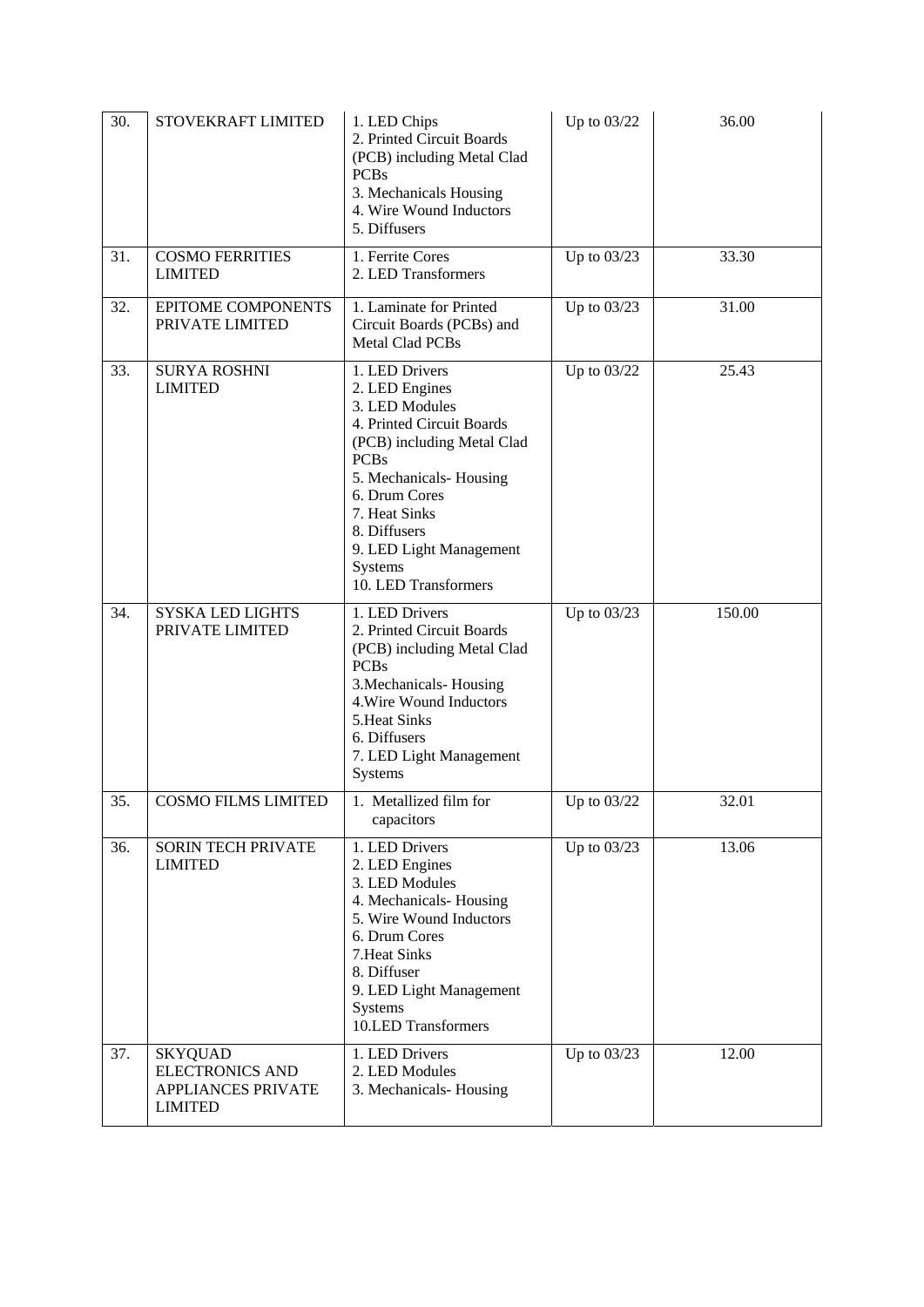| 38. | <b>R K LIGHTING PRIVATE</b><br><b>LIMITED</b>            | 1. LED Drivers<br>2. ED Engines<br>3. Mechanicals-Housing Wire<br><b>Wound Inductors</b><br>4. Heat Sinks<br><b>5.LED Transformers</b> | Up to 03/22   | 11.60  |
|-----|----------------------------------------------------------|----------------------------------------------------------------------------------------------------------------------------------------|---------------|--------|
| 39. | LUKER ELECTRIC<br><b>TECHNOLOGIES</b><br>PRIVATE LIMITED | 1. LED Drivers<br>2. Mechanicals-Housing<br>3. Wire Wound Inductor<br>4.Drum Cores<br>5. Diffusers                                     | Up to $03/23$ | 10.10  |
| 40. | <b>CALCOM VISION</b><br><b>LIMITED</b>                   | 1. LED Drivers<br>2. LED Engines                                                                                                       | Up to 03/22   | 10.00  |
| 41. | <b>ORIENT ELECTRIC</b><br><b>LIMITED</b>                 | 1.LED Drivers                                                                                                                          | Up to $03/22$ | 10.00  |
| 42. | <b>SIGNIFY INNOVATIONS</b><br><b>INDIA LIMITED</b>       | 1. LED Drivers<br>2. Mechanicals-Housing<br>3.Diffusers                                                                                | Up to $03/22$ | 10.00  |
|     | <b>Total</b>                                             |                                                                                                                                        |               | 716.00 |

#### **Table 2: Applicants Advised to obtain FDI Approval in terms of Press Note 3(2020) dated 17.04.2020**

| SI.              | <b>Applicant</b>                                                          | <b>Products to be manufactured</b>                                                                                                                   | <b>Gestation</b><br>period | <b>Committed Investment</b><br>(Rs. Crore) |
|------------------|---------------------------------------------------------------------------|------------------------------------------------------------------------------------------------------------------------------------------------------|----------------------------|--------------------------------------------|
| ī.               | <b>HI-VOLT</b><br><b>ENTERPRISES</b><br><b>PRIVATE</b><br><b>LIMITED</b>  | 1. Compressor<br>2. Motor                                                                                                                            | Up to 03/23                | 354.00                                     |
| 2.               | <b>INDIA</b><br><b>MIDEA</b><br><b>PRIVATE</b><br><b>LIMITED</b>          | 1. Compressors                                                                                                                                       | Up to 03/23                | 250.00                                     |
| 3.               | <b>HAIER</b><br><b>APPLIANCES</b><br>(INDIA) PRIVATE<br><b>LIMITED</b>    | 1. Control Assemblies for IDU or<br>ODU or Remotes,<br>2. Heat exchangers,<br>3. Sheet Metal components,<br>4. Plastic Moulding components           | Up to 03/22                | 183.55                                     |
| $\overline{4}$ . | <b>CHENFENG</b><br>TECH PRIVATE<br><b>LIMITED</b>                         | 1. Printed Circuit Boards (PCB)<br>including Metal Clad PCBs<br>2. Mechanicals-Housing<br>3. Heat Sinks<br>4. Diffusers                              | Up to 03/23                | 100.00                                     |
| 5.               | <b>HALONIX</b><br><b>TECHNOLOGIES</b><br><b>PRIVATE</b><br><b>LIMITED</b> | 1. LED Modules<br>2. Printed Circuit Boards (PCB)<br>including Metal Clad PCBs<br>3. Mechanicals-Housing<br>4. Heat Sinks<br>5. Diffuser<br>6. Fuses | Up to 03/22                | 13.05                                      |
| 6.               | FULHAM (INDIA)<br><b>PRIVATE</b><br><b>LIMITED</b>                        | 1. LED Drivers, LED Modules                                                                                                                          | Up to 03/23                | 11.00                                      |